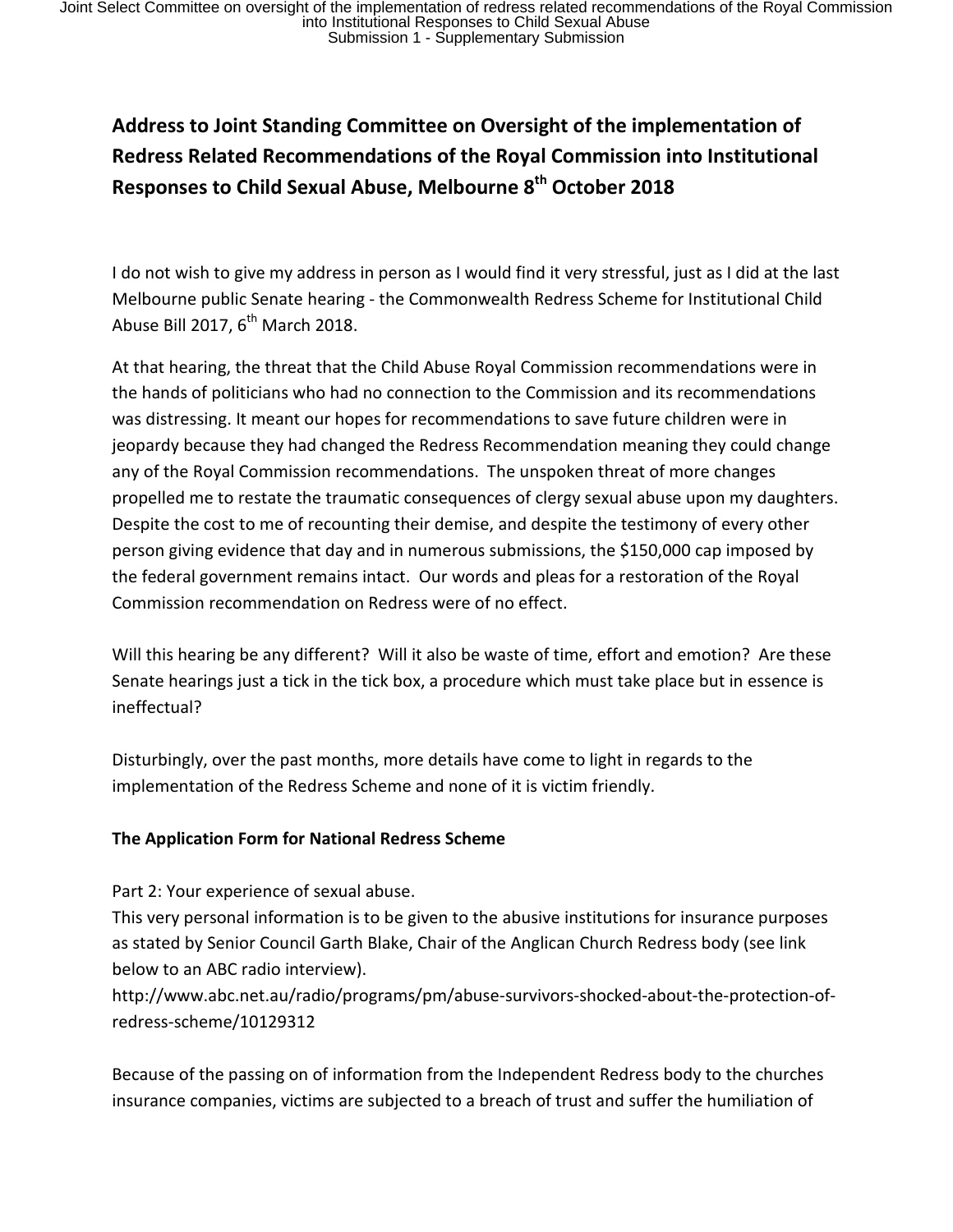the institutions which never protected them as children, having access to their most personal and heartbreaking evidence for the debased reason of churches making insurance claims to protect their assets and minimize costs to themselves.

Do the other institutions have insurance against the sexual assault of children by their members? Or is it unique to the churches?

In the case of the Catholic Church, their insurance policy was taken out by the Australian Catholic Bishops Conference between the 1980s and pre 1995 for the "Special Issues" of clergy child rape. What kind of organization takes out insurance for when its members sexually assault and rape children in order to protect their assets and to counter any future financial fallout? Answer: The Catholic Priesthood. It's a pity they weren't as diligent in protecting thousands of children as much as they were in protecting their assets.

As a result they have Underwriters covering the cost of a multitude of priestly crimes instead of the priesthood itself - and for this reason victims have to suffer again, yet another betrayal from the "Christian" organisation.

The Catholic Church's insurance company is Catholic Church Insurance. Sitting on the Board of this insurance company is the Vicar General of Adelaide and a nun. This is a double conflict of interests – not only is the church's insurance company getting sexual assault descriptions but a member of the hierarchy and a nun, both with sworn allegiance to father church, are sitting on the board.

The decision of the Independent Redress body should be enough for church insurance companies. The only information supplied to the churches and their insurance companies should be the name of victims, the place and time of offences and the name of offenders so they can confirm that paths crossed. The decision/confirmation of who, what, where and when should be, decided by the Independent Redress body. If not, what purpose does the Independent Redress body serve? Church procedures are rendering the Redress body useless and the church will be controlling the situation.

Part 3: The impact sexual abuse has had across your life.

Why is it necessary to give this information to church insurance companies when, due to the imposed New Matrix limitation, the effect the sexual assaults have on victims' lives has absolutely no effect on influencing the payment? Regardless of lifelong damaging effects on victims' lives it is not taken into consideration for Redress under the New Matrix.

**The New Matrix**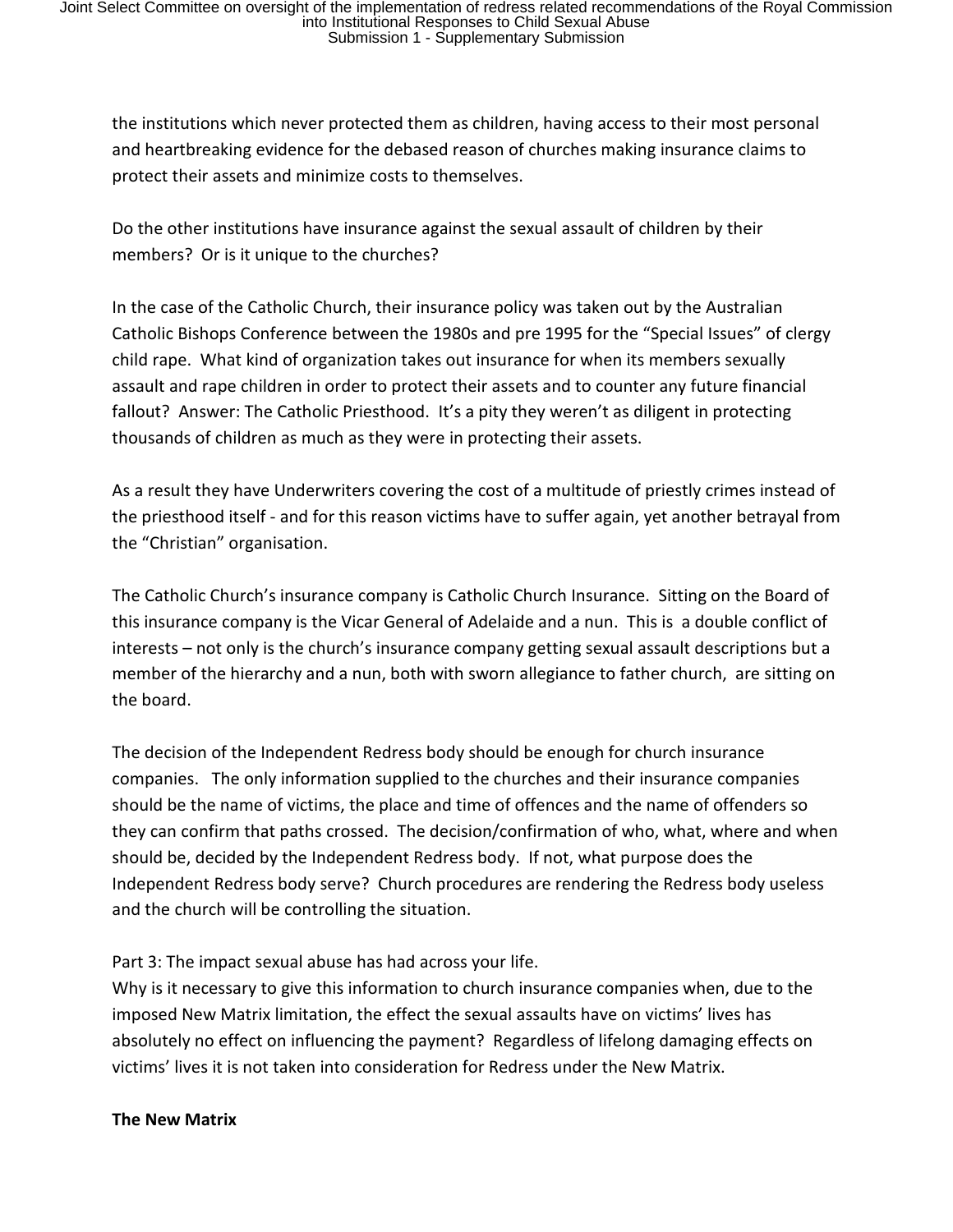Queensland Parliamentarian Mr Mark McArdle addressed parliament about the New Matrix for the Redress scheme on 19th September 2018, on pages 2592-93, he spoke of it having a fixed sliding scale of payouts according to degree of abuse.

Hansard, Mr McArdle: "There are three categories: category 1, penetrative abuse, \$150.000; category 2, contact abuse, \$50,000; and category 3, exposure abuse, \$20,000."

A similar abuse payout setup, a "payout chart" called Adamec was recently discovered in the secret archives of the Catholic Church through the Pennsylvanian Grand Jury Report into clergy child sexual abuse in that state:

www.washingtonpost.com/news/acts-of-faith/wp/2016/03/03/abuse-survivor-advocates-seehope-in-spotlight-and-in-new-report-alleging-widespread-cover-up/?utm\_term=.faeb10554fc0

Mr McArdle continued, he spoke of a matching fixed sliding scale for counseling allowance: Hansard: "In addition, clause 6 of the bill deals with counseling and the psychological component of redress. The amounts are: penetrative abuse, \$5,000; contact abuse, \$2,500; and exposure abuse, \$1,250. With respect, \$5,000 will not last long when it comes to psychologists and counseling fees. I need to understand, and the people who will be required to join up to the scheme need to understand, why those figures are put in the scheme to alleviate their suffering"

Then a disturbing revelation by Mr McArdle as to why he can't find out about the imposed counseling limitations: "Section 104 of the Commonwealth act deals with the disclosure or use of assessment framework policy guidelines. It is an offence under the Commonwealth act to disclose or use details of those guidelines. I would like the minister to explain why that is the case – why the guidelines cannot be made public."

Earlier in the Queensland Parliament Mr McArdle and Ms James exposed the same disturbing fact, they spoke on 20<sup>th</sup> July 2018 about "opportunities to improve the redress scheme as implemented to enable an external review." Published in Hansard on pages 8-9 was the following:

"Mr McArdle: In terms of the Commonwealth act, under section 32 we have the assessment framework and under section 33 the assessment framework policy guidelines. The department has given the committee a copy of the assessment framework that I think was tabled by the relevant federal minister in about June of this year. We do not have the assessment framework policy guidelines that go with that document. In fact, it is a criminal offence as I read clauses 102 and 104 of the Commonwealth act. Do you find that unusual?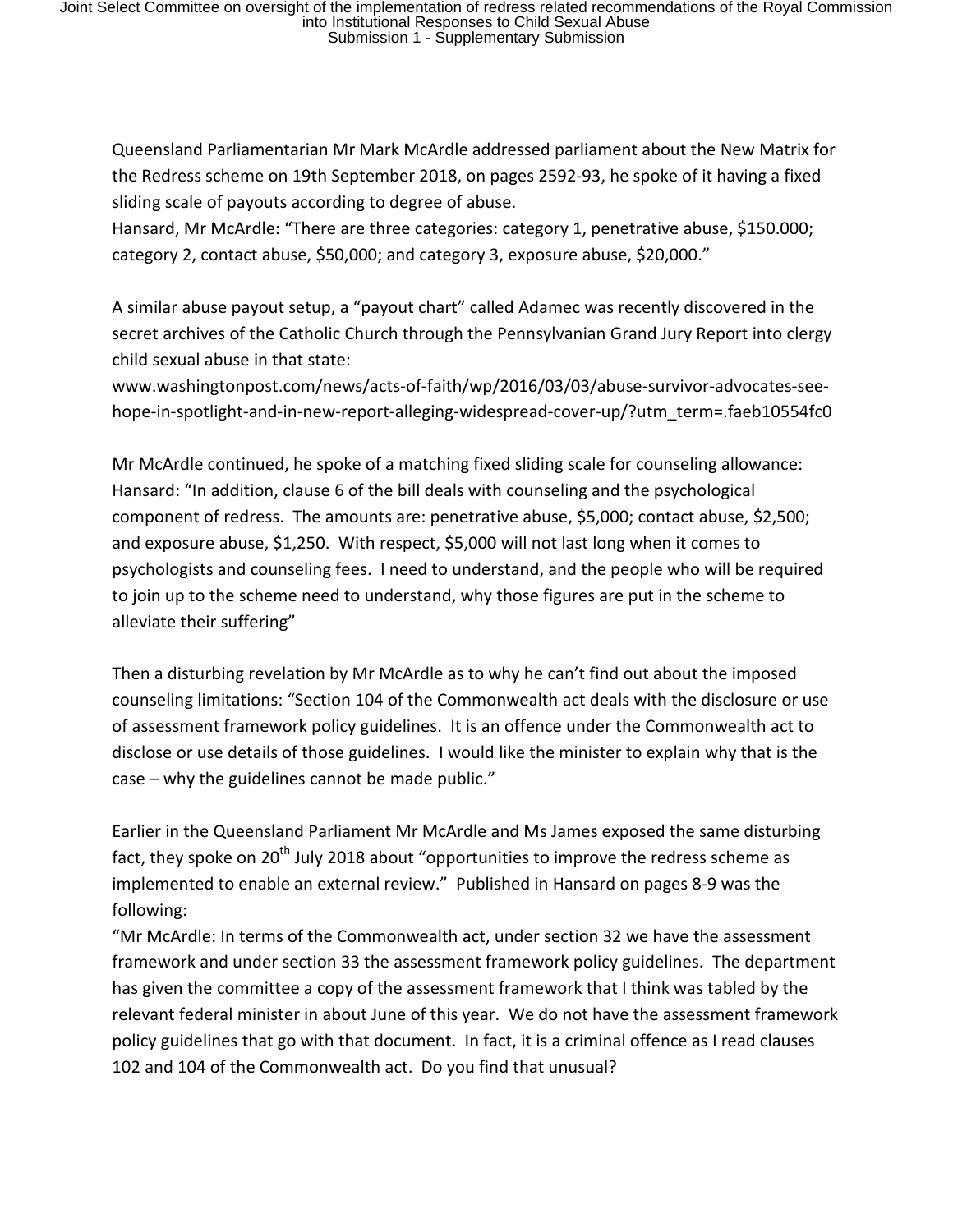Ms James: I find it highly unusual and highly irregular. It was not in any way in the contemplation of the royal commission. It is extraordinary that it is a criminal offence to reveal any knowledge of how these payments are calculated."

Why the extraordinary secrecy in regards to the assessment framework policy guidelines?

Below is what the Royal Commission recommended for the Matrix:

The ABC reported on 16<sup>th</sup> September 2018 "The Royal Commission's recommended matrix consisted of 100 points – 40 points for the severity of the abuse, another 40 points for the severity of the impact of the abuse and 20 points for the circumstances, such as whether the child was in an orphanage.

The final matrix produced by the Federal Government has a fixed sliding scale, meaning survivors who suffered penetrative abuse are the only ones who could receive the maximum payment of \$150,000"

More questions about the New Metrix in the ABC report…'West Australian Greens Senator, Rachel Siewert, said federal politicians had not seen the matrix when they voted on and passed the redress legislation. "Many times people asked for the matrix, to be able to see it to be able to understand the basis on which these decisions were made, but that was not available at the time we voted on the bill", Ms Siewert said.

The matrix was not made public until after the bill had passed both houses of Parliament.' http://www.abc.net.au/news/2018-09-16/anglican-church-horrified-over-national-redresscalculations/10236812

Overall we have an appalling situation where victims are being squeezed on payouts and fairness: Royal Commission recommendation of \$200,000 Redress down to \$150,000 – this amount now matches the limit for the Catholic and Anglican Churches in their own systems; Royal Commission recommended lifetime of counseling down to a scaling figure dependent on a predetermined government matrix giving limited counseling; intimate details of sexual assaults passed on to offending institutions' insurance companies so that institutions do not have to cover the cost of their crimes; indexing of past payments – matching the Catholic Church's "top up" payments in its own systems.

Victims are shortchanged by the federal government yet, only weeks ago, the federal government at the drop of a hat gave extra billions to Catholic Church education. These billions are to be added to the other billions of dollars (e.g. \$7.9billion in 2015 see link below) which they already receive annually for education.

https://www.theage.com.au/interactive/2018/catholic-inc-what-the-church-is-really-worth/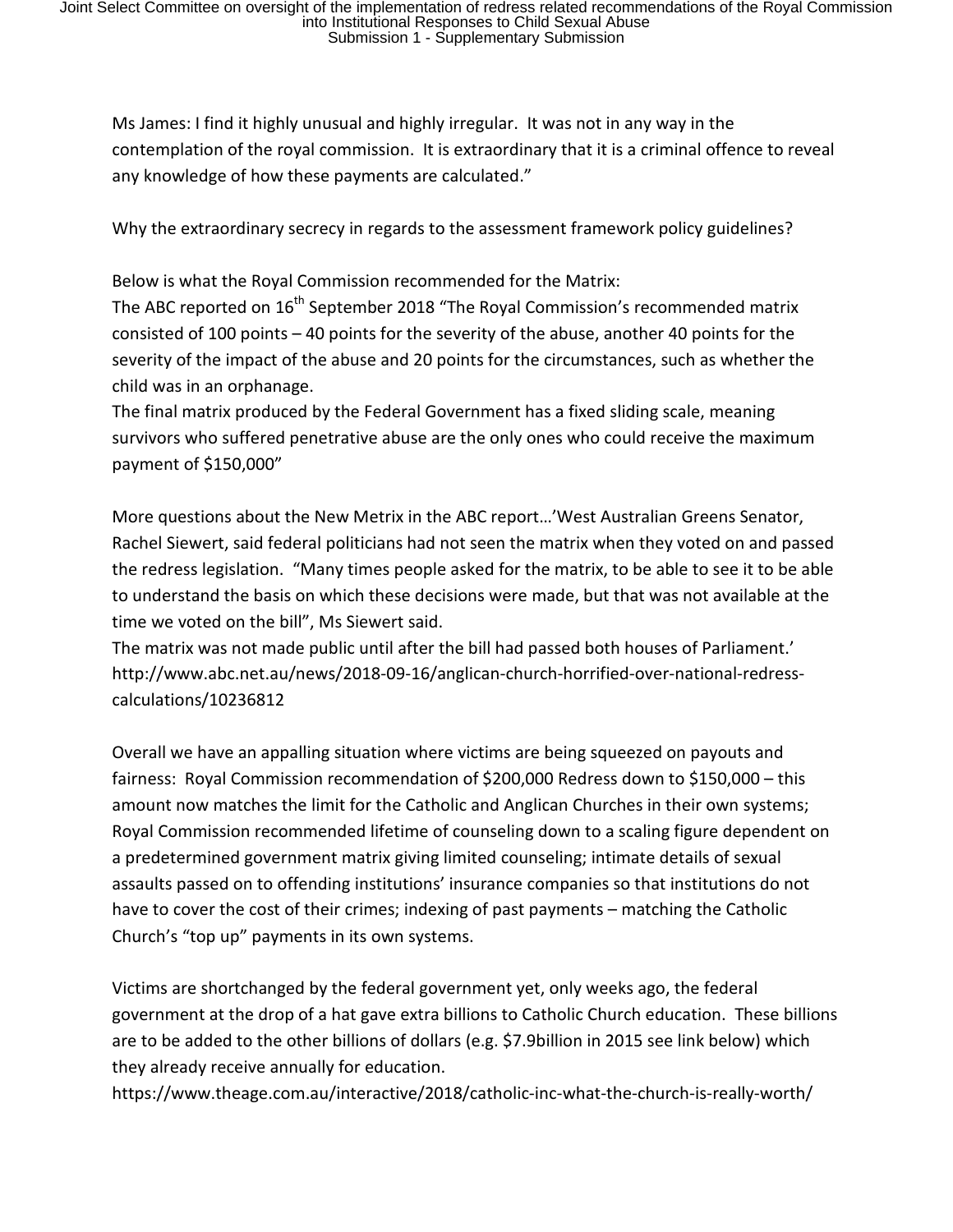A bipartisan agreement not to give extra money would have solved the problem and saved the taxpayer billions of dollars.

We must ask who the winner is because of these changes in the Redress recommendation. Follow the money. The offending institutions are the winners, they are the beneficiaries.

Are we to be left believing that all these institution friendly changes are a result of the federal government's earlier "Workshops with Churches"?

The Catholic Church has already made sure victims do not obtain fair payouts – they have saved \$62 million in Melbourne alone (see link below) through their self-created Melbourne Response system which the Kennett state government allowed the church to implement without any oversight:

https://www.theage.com.au/national/victoria/catholic-church-saves-62-million-on-sexualabuse-claims-20151205-glgavf.html

While the Catholic Church priesthood has kept the broken victims in poverty, some illiterate from traumas suffered in primary schools, the church has amassed over \$30 billion worth of property alone in Australia for themselves.

https://www.smh.com.au/national/catholic-church-s-massive-wealth-revealed-20180209 p4yzus.html

Why should the Catholic Church priesthood – priests, brothers, monks - be given concessions and favoritism when the Royal Commission has shown us the shocking scale of the children sexually assaulted and raped by their paedophile colleagues in their institution. This scandalous criminal behavior against Australian children should be enough for any government to ensure a fair Redress Scheme is implemented. There is more proof - the number of scandals and child victims continues to grow as it is unmasked worldwide, for example, during the past two months:

### USA, Pennsylvania only

http://www2.philly.com/philly/news/catholic-church-clergy-sex-abuse-read-the-full-grand-juryreport-20180814.html Over 2,000 children sexually abused

### Holland

https://cruxnow.com/church-in-europe/2018/09/17/over-half-of-dutch-bishops-shieldedpriest-abusers-according-to-report/ Over 1,000 children

#### Germany